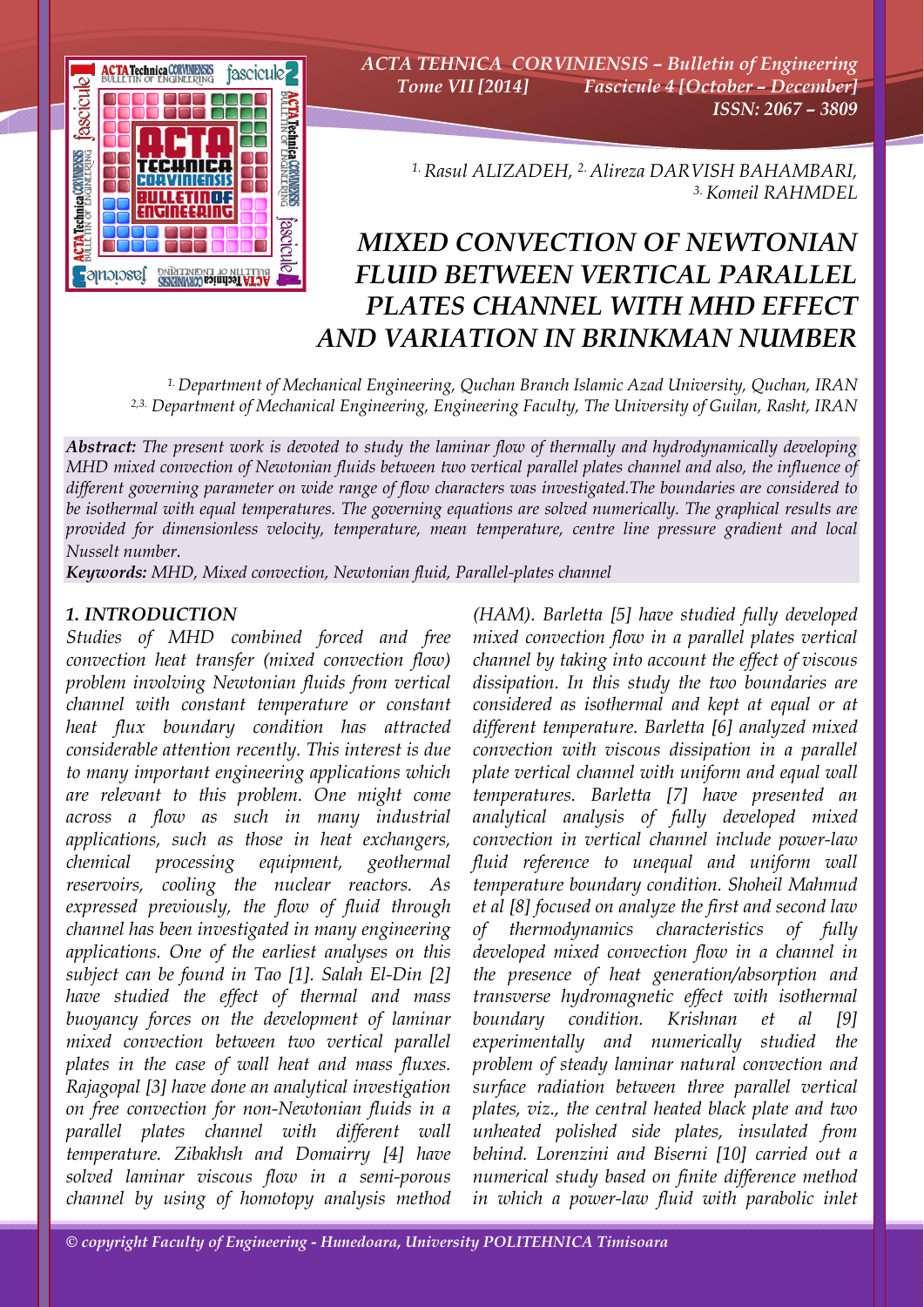#### *– Bulletin of Engineering Tome VII [2014]*

*velocity profile and constant temperature is considered inside a vertical duct with linearly varying temperature along the channel axis direction. That the flow is fully developed or other simplicity assumptions like constant pressure gradient and so on are taken into account is mentioned in most of the above reviews. It is evident that one can use such assumption, in ideal case. To exemplify this, it is noteworthy that the fully developed flow can only be established if the channel is very long.* 

*Generally, to date, according to the author's knowledge, there is a lake of information in the literature regarding the flow and heat transfer of thermally and hydrodynamically developing MHD mixed convection of Newtonian fluids through two parallel-plates vertical channel. Therefore, the present work is devoted to study the laminar flow of thermally and hydrodynamically developing MHD mixed convection of Newtonian fluids between two vertical parallel plates channel and also, the influence of different governing parameter on wide range of flow characters was investigated. The graphical results are provided for dimensionless velocity, dimensionless temperature, dimensionless mean temperature, center line pressure gradient and local Nusselt number.* 

## *2. PROBLEM FORMULATION*

*The MHD vertical and parallel plates channel, as depicted in Figure (1), consist of two parallel, vertical and electrically insulated plates with an infinite width, a finite distance between them, W, and a finite height, L, maintained at constant and equal temperatures.* 



*Figure 1. Geometry and boundary condition* 

*Within this channel flows a laminar, viscousincompressible, hydrodynamically and thermally developing and electrically conducting Newtonian fluid, which is submitted to a perpendicular, uniform and constant magnetic field.* 

*The medium is assumed to have constant properties, outside of density, for which Boussinesq approximation is assumed to hold good. Beside this, in the energy equation, term representing viscous dissipation is neglected as it is very small and also our aim is study the pure effect of magnetic field on the flow.* 

*Under the hypothesis above, the governing equations in dimensionless form are:* 

$$
\frac{\partial U}{\partial X} + \frac{\partial V}{\partial Y} = 0 \tag{1}
$$

$$
\frac{\partial U}{\partial T} + \frac{\partial U}{\partial X} + \frac{\partial U}{\partial Y} = \frac{\partial P}{\partial X} + \frac{1}{Re} \left( \frac{\partial}{\partial X} \left( \frac{\partial U}{\partial X} \right) + \frac{\partial}{\partial Y} \left( \frac{\partial U}{\partial Y} \right) \right) + \frac{G}{Re} \theta + \frac{H\hat{d}}{Re} U \tag{2}
$$

$$
\frac{\partial V}{\partial T} + \frac{\partial UV}{\partial X} + \frac{\partial V^2}{\partial Y} = -\frac{\partial P}{\partial Y} + \frac{1}{\text{Re}} \left( \frac{\partial}{\partial X} \left( \frac{\partial V}{\partial X} \right) + \frac{\partial}{\partial Y} \left( \frac{\partial V}{\partial Y} \right) \right) \tag{3}
$$

$$
\frac{\partial \theta}{\partial T} + \frac{\partial U \theta}{\partial X} + \frac{\partial V \theta}{\partial Y} = \frac{1}{\text{Pr Re}} \left( \frac{\partial^2 \theta}{\partial X^2} + \frac{\partial^2 \theta}{\partial Y^2} \right) + \frac{\text{Br} H a^2}{\text{Pr Re}} U^2 \tag{4}
$$

*Subjected to boundary conditions:* 

$$
X=0,-5 < Y < .5 \Rightarrow \begin{cases} U=1, V=0 \\ \theta=0 \end{cases} Y = \pm .5, X \ge 0 \Rightarrow \begin{cases} U=0 \\ V=0 \\ \theta=1 \end{cases} (5)
$$

*In the above formulation, the following dimensionless groups were imployed:* 

$$
U = \frac{u}{U_{in}}, V = \frac{v}{U_{in}}, T = \frac{tU_{in}}{D_h}, D_h = 2W
$$
  
\n
$$
P = \frac{p}{\rho_0 U_{in}^2}, X = \frac{x}{D_h}, Y = \frac{y}{D_h}
$$
  
\n
$$
\theta = \frac{T - T_0}{T_w - T_0}, B = \frac{\mu_r u_{in}^2}{K(T_w - T_0)}, Ha^2 = \frac{\sigma B_0^2 D_h^2}{\mu_r}
$$
  
\n
$$
Re = \frac{\rho U_{in} D_h}{\mu_r}, Pr = \frac{\mu_r C_p}{K}, G = \frac{g \beta_T (T_w - T_0)}{U_{in}^2}
$$
  
\nAlocal Nusselt number can be defined at each

*A local Nusselt number can be defined at each boundary, namely:* 

$$
Nu_{D} = \frac{d\theta}{dY}\bigg|_{Y = W/2} \tag{7}
$$

*This local Nusselt number is based on,*  $\theta_w - \theta_0$ , on *the other hand, the customary definition of the local Nusselt number is based on balk temperature as the reference fluid temperature, namely:* 

$$
Nu_{T} = Nu_{D} \times \frac{T_{w} - T_{0}}{T_{w} - T_{m}} = \frac{Nu_{D}}{1 - \theta_{b}}
$$
(8)

*Where*  $\theta$ *<sub><i>i*</sub> is the dimensionless bulk temperature, *which is given by:*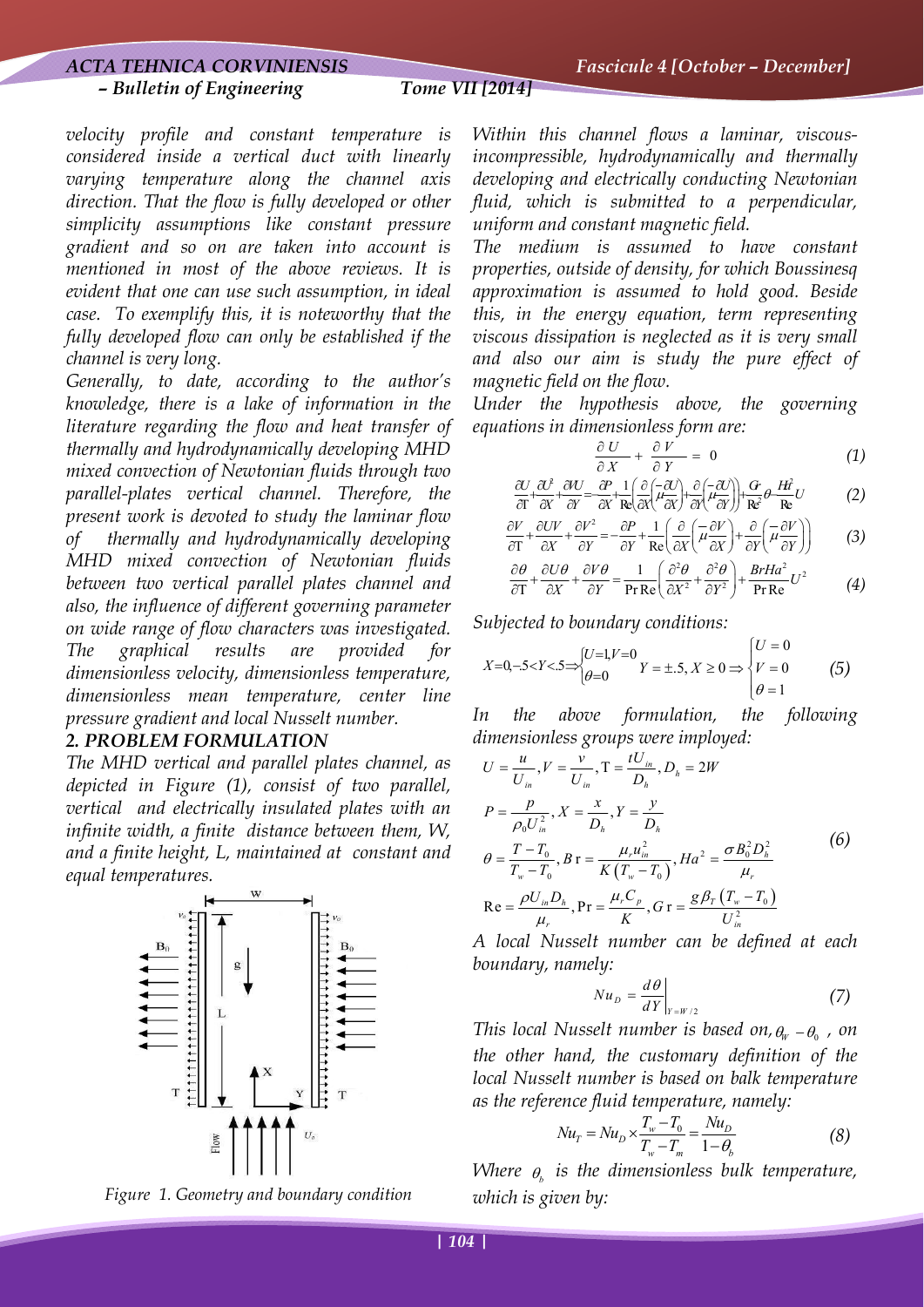# *ACTA TEHNICA CORVINIENSIS Fascicule 4 [October – December] – Bulletin of Engineering Tome VII [2014]*

$$
\theta_b = \frac{\int_{-5}^{5} U \theta dY}{\int_{-5}^{5} U dY}
$$
 (9)

*The mean Nusselt number can be defined by:* 

$$
Nu_m = \frac{1}{L} \int_0^L Nu_D dX \tag{10}
$$

#### *3. PROBLEM SOLUTION*

*The governing equations are solved by using a finite volume method. The SIMPLE algorithm of Patankar [11] is employed for velocity and pressure coupling. As can be seen, the hydrodynamic flow field which is governed by Eq. (2) is strongly coupled to the thermal flow field, the energy equation, Eq. (4), through the buoyancy term in vertical momentum equation, Eq. (2). So the calculation of energy equation needs to be done sequentially. To solve the system of equations tridiagonal matrix solver is used along width of channel and subsequently the calculation is moved gradually ahead inside the duct.* 

*To fix the grid size with a view to obtain grid independent solutions, a grid independence study was carried out for channel, by comparing velocity, temperature and pressure gradient for different grid sizes. There fore, the calculations with*  100 40 × *will be considered sufficiently accurate in the present work.* 

#### *4. RESULT AND DISCUSSION*

*The effect of MHD field on mixed convection of Newtonian fluid flow inside a parallel plates channel is presented in Figs. (1-10). The effect of Hartman number is examined and investigated in different value of Brinkman number. Because of similarity between results only some of them are graphically reported.* 



*Figure 1. Transient velocity profiles for the different values of Hartman number*



*Figure 2. Transient velocity profiles for the different values of Hartman number* 

*The results show increase in the value of Ha number have tendency to slow the movement of the fluid in the centerline of channel and as a result of this, velocity increases near the walls associated with constant flow rate of each section of channel Figs. (1,2).*



*Figure 3. Transient pressure profiles for the different values of Hartman number* 



*Figure 4. Transient pressure profiles for the different values of Hartman number*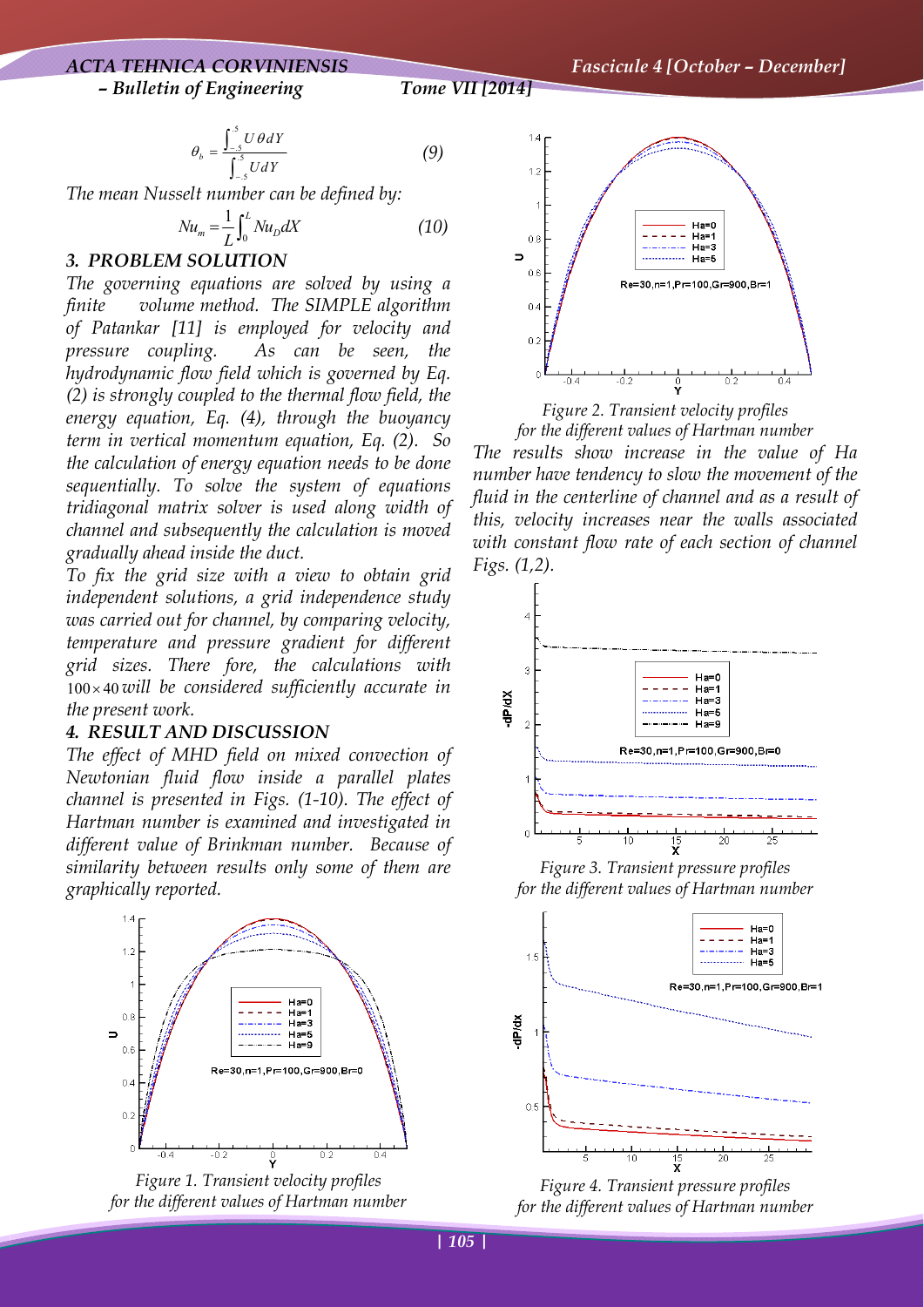*Figs. (3,4) illustrates the variation of the pressure gradient with distance at different value of Ha number. It is observed that, while the overall value of pressure gradient increases steadily with Ha, depends on the value of Br number, it is going toward a constant value, that's mean is the flow is fully developed, in this case, or the pressure gradient is a decreasing function of X.* 

*As said before, increases in the value of Ha have a tendency to slow the movement of the fluid in the centerline of channel. This is because of the application of magnetic field that creates a resistive force similar to the drag force that acts in the opposite direction of the fluid motion, thus casing the maximum velocity of fluid to increase.*



*Figure 5. Transient temperature profiles for the different values of Hartman number* 





*equation (4), this is because of dependency of dissipation term, due to magnetic field to Br number.*



*on the mean temperature*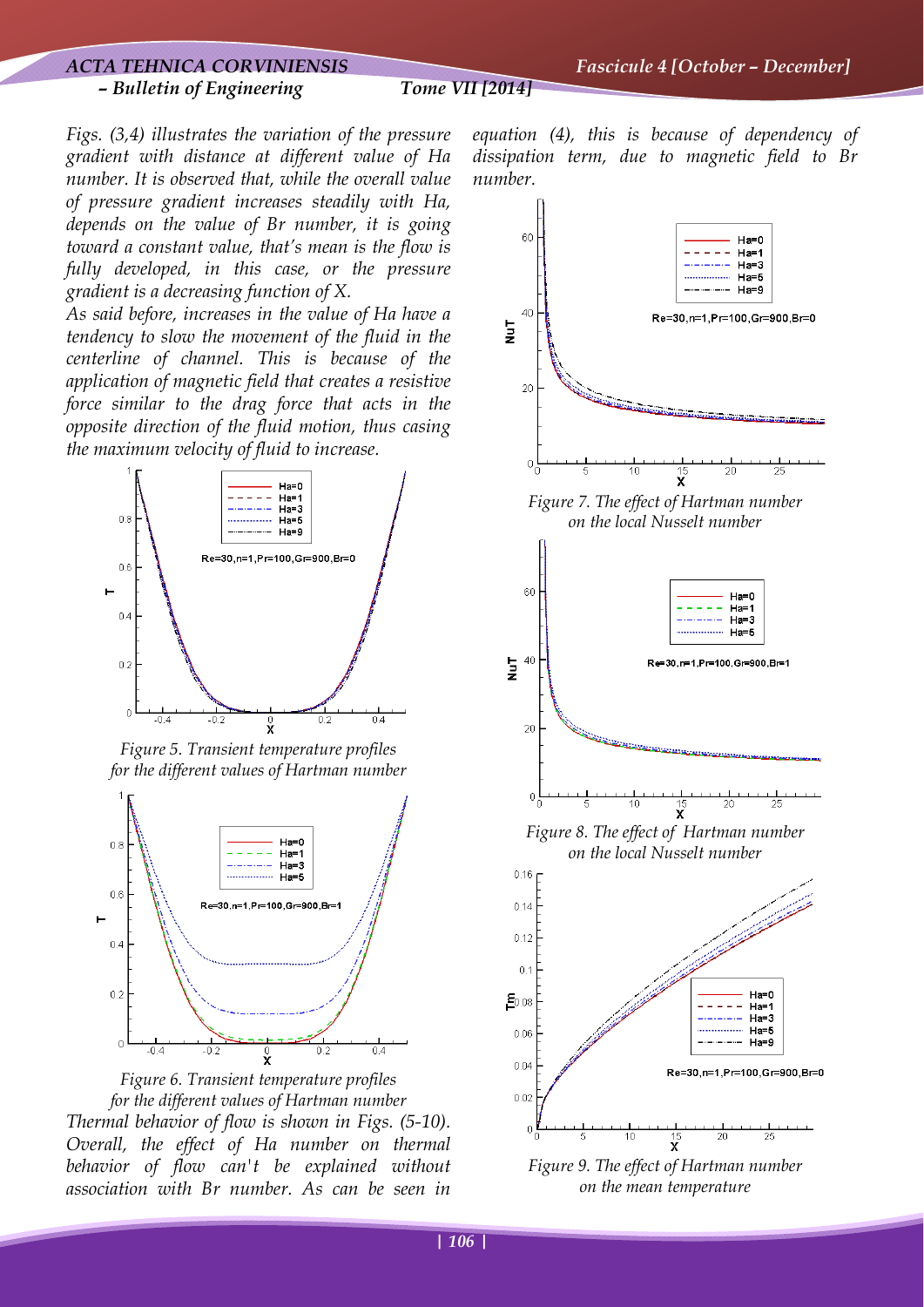## *ACTA TEHNICA CORVINIENSIS Fascicule 4 [October – December] – Bulletin of Engineering Tome VII [2014]*



*Figure 10. The effect of Hartman number on the mean temperature*

*Upon to what said above, at low value of Br number, magnetic field doesn't have direct and important effect on thermal behavior of flow. Then, as can be seen, there is no significant change in dimensionless temperature profile, beside this, because of changes in velocity, mean temperature and local Nusselt number slightly increase by increase in Hartman number. When Brinkman number increases, magnetic field exerts a significant influence on the flow and there for as Ha number increases, the magnitude of dimensionless temperature and mean temperature increase contrary to our expectation. While, local Nusselt number except a slight rise, doesn't show any especial changes in it's trend.* 

## *5. CONCLUSION*

*The MHD flow with heat transfer in the laminar, thermally and hydrodynamically developing mixed convection flow of Newtonian fluid in a plane vertical channel has been investigated numerically. The boundaries are assumed to be isothermal, with equal temperatures. The governing equations have been written in dimensionless form which is appropriate for this case of boundary condition. The dimensionless velocity, the dimensionless temperature, the dimensionless pressure gradient, the local Nusselt number have been evaluated and graphically presented.* 

# *Nomenclature*

- *Br Brinkman number*
- *C*<sub>*n*</sub> specific heat at constant pressure [ $J K g^{-1} K^{-1}$ ]
- *D hydraulic diameter*
- *Gr Grashof number*
- *g gravitational acceleration*[*]*
- *Ha Hartman number*
- *k Thermal conductivity*[ $Wm^{-1}K^{-1}$ ]
- *L Channel height[ m ]*
- $Nu_n$  *Nusselt number*
- $Nu<sub>r</sub>$  *Nusselt number*
- *P Dimensionless pressure*
- *p* Pressure[ $Pa$ ]
- Pr *Prandtl number* 
	- Re *Reynolds number*
	- *T Temperature[ K ]*
- $t$   $time[s]$
- *U Dimensionless axial velocity*
- *u Axial velocity*
- *V Dimensionless transverse velocity*
- *v Transverse velocity*
- *W Channel width*
- *X Dimensionless axial coordinate*
- *x Axial coordinate[ m ]*
- *Y Dimensionless transverse coordinate*
- *y Transverse coordinate[<sup>m</sup> ]*

#### *Greak symbols*

- $\alpha$  *Thermal diffusivity*[ $m^2 \text{ s}^{-1}$ ]
- β *Volumetric coefficient of thermal expansion*
- <sup>μ</sup> *Dynamic viscosity[ Pa s*. *]*
- θ *Dimensionless temperature*
- $\rho$  *Density*[ $Lg_m$ <sup>-3</sup>]

#### *Subscripts*

- *in Inlet*
- *m Mean value*
- *o Value at the entrance or reference value*
- *w Value at walls*

## *References*

- *[1.] Tao L.N. On combined free and forced convection in channels. ASME Journal of Heat Transfer 82(1960), 233-8.*
- *[2.] M.M. Salah El-Din. Effect of thermal and mass buoyancy forces on the development of laminar mixed convection between vertical parallel plates with uniform wall heat and mass fluxes. International Journal of Thermal Science 42(2003), 447-453.*
- *[3.] K.R. Rajagopal, T.Y. Na. Natural convection flow of a non-Newtonoan fluid between two vertical flat plates. Acta Mechanica 54(1985), 239-248*.
- *[4.] Zibakhsh, Z; Domairry, G.solution of the laminar viscous flow in a semi-porous channel in the presence of a uniform magnetic field by using the homotopy analysis method.*